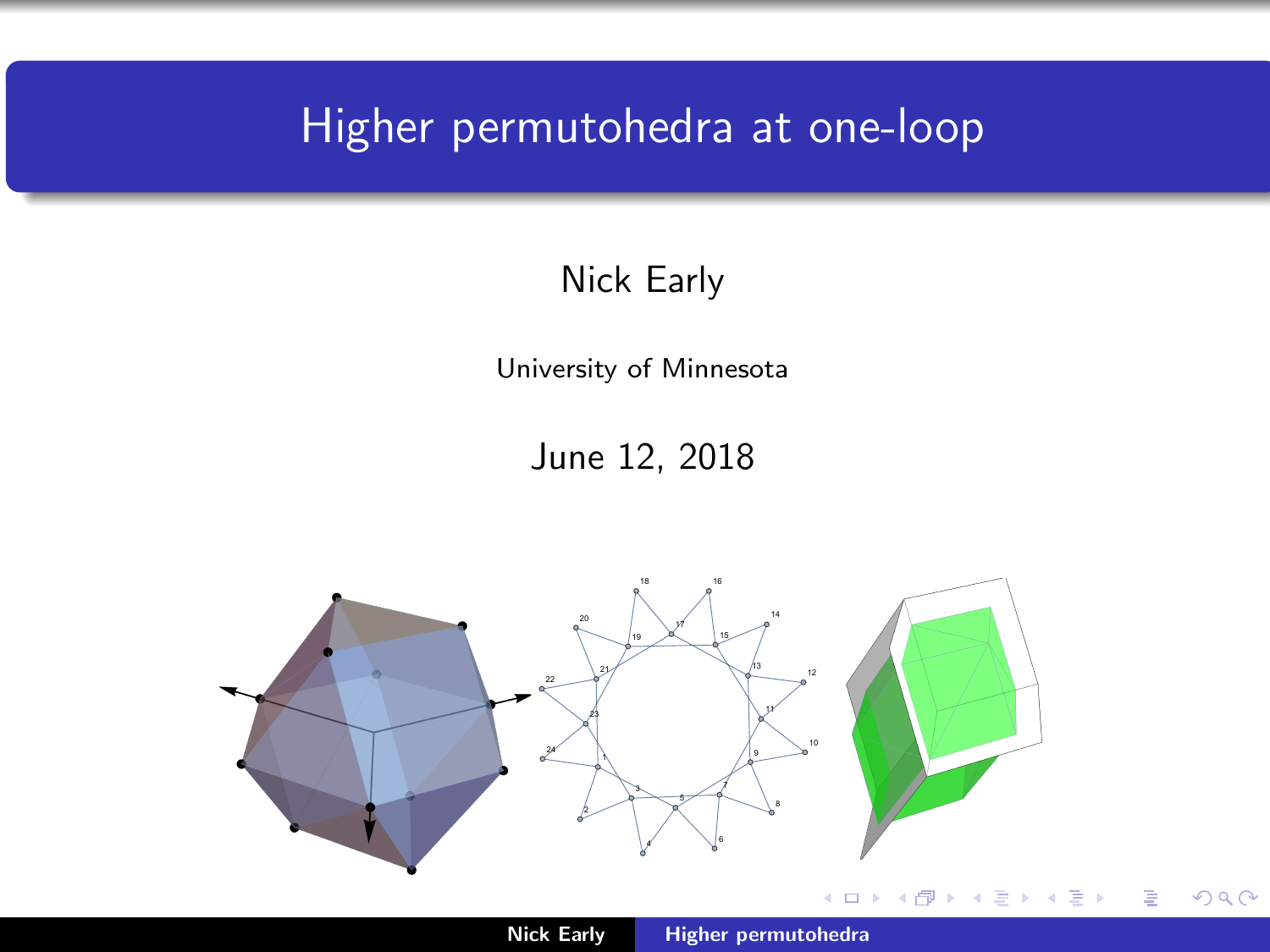- Objectives: (1) sketch a new interpretation of Parke-Taylor factors using an algebra of permutohedral tilings  $\mathcal{V}^n$ , and (2) state basic but essential results about the interpretation.
- **Theorem**[E]:  $V^n$  is generated using Minkowski sums of embedded trivalent graphs. Any triangulation of an n-gon with a given cyclic vertex ordering defines a product of trivalent graphs; this product is independent of the triangulation!
- A paper describing the combinatorial framework is in preparation.
- Some back-history: Ph.D. thesis on symmetric group representations of generalized permutohedra; 1712.08520 (detailed study of characterisic functions of permutohedral cones, as plates), 1804.05460 (generalized permutohedra in the kinematic space).

K ロ ▶ K 御 ▶ K 唐 ▶ K 唐

つくい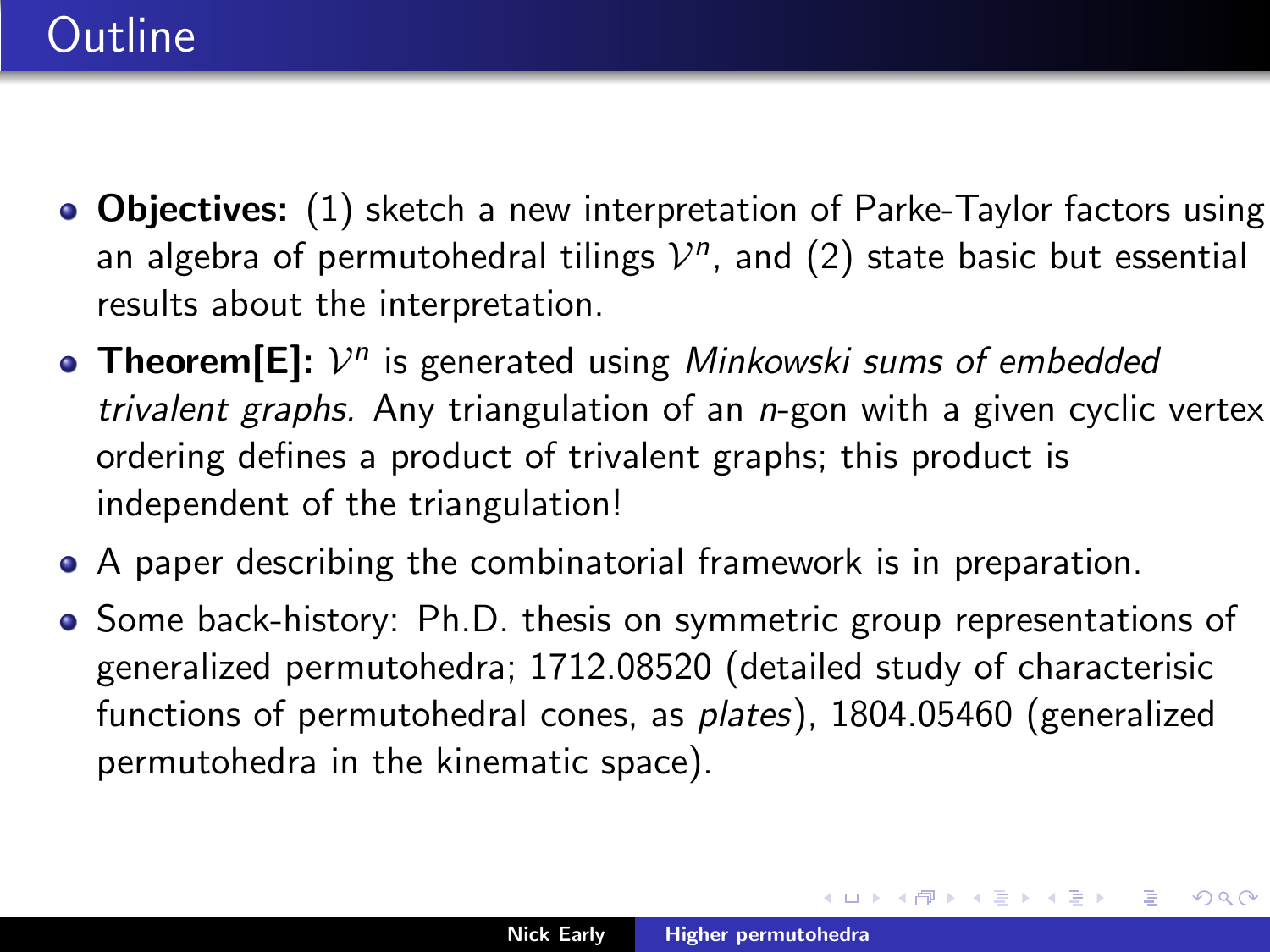## From Parke-Taylor factors to permutohedral arrangements

- **Constructing the bridge:** define  $x_{ij} = x_i x_j$ , set  $\sigma = (1, 2, \ldots, n)$ ; put  $\mathsf{PT}(\sigma)(x) = \frac{1}{\sigma(x)}$  $\frac{1}{x_{12}x_{23}\cdots x_{n1}}$ .
- Setting  $x_i = e^{-\varepsilon y_i}$ , where  $\varepsilon$  is regarded as a formal dilation parameter, after the naive transformation  $y_i \mapsto y_i - \frac{1}{n}$  $\frac{1}{n}\sum_{j=1}^n y_j$  we have...

$$
\mathsf{PT}(\sigma)(x) \mapsto \frac{x_1 \cdots x_n}{x_{12} x_{23} \cdots x_{n1}} = \frac{e^{-\varepsilon(y_1 + \cdots + y_n)}}{e^{-\varepsilon y_{12}} e^{-\varepsilon y_{23}} \cdots e^{-\varepsilon y_{n1}}}.
$$

**•** Taking the first two nonzero terms in the series expansion in  $\varepsilon$  we get:

$$
\mathsf{PT}(\sigma)(y)\varepsilon^{-n}+\frac{1}{12}\mathsf{PT}_{\mathcal{L}}(\sigma)(y)\varepsilon^{-(n-2)}+\cdots,
$$

where the coefficient of  $\varepsilon^{-(n-2)}$  is the elementary symmetric function

$$
\mathsf{PT}_{\mathcal{L}}(\sigma)(y) = \sum_{1 \leq i < j \leq n} \frac{1}{y_{12} \cdots \widehat{y_{i,j+1}} \cdots \widehat{y_{j,j+1}} \cdots y_{n1}}.
$$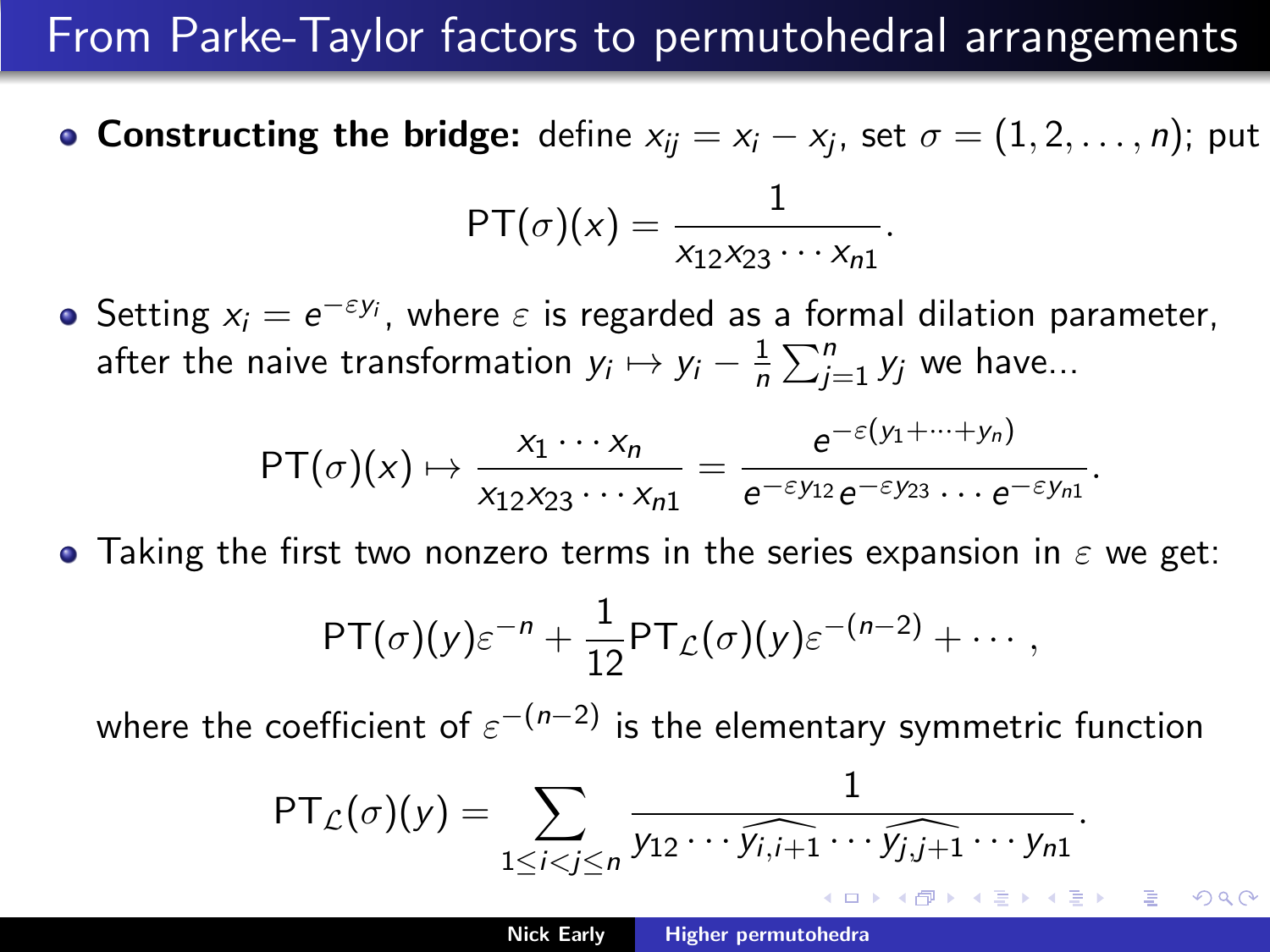#### Algebras of Permutohedral Cones

- We now interpret  $\mathsf{PT}_{\mathcal{L}}(\sigma)$  in terms of an algebra  $\mathcal{V}^n$  of permutohedra...
- Denote  $u_{ij} = y_{ij}^{-1}$  and set $(!)$   $v_{ijk} = u_{ij} + u_{jk} + u_{ki}$ .
- These satisfy some relations:

Antisymmetry:  $u_{ii} = -u_{ii}$  and  $v_{iik} = v_{iki} = -v_{iki}$ Linear straightening:  $v_{ijk} - v_{ik\ell} + v_{k\ell i} - v_{\ell ii} = 0$ "Jacobi:"  $u_{ii}u_{jk} + u_{jk}u_{ki} + u_{ki}u_{ji} = 0$ ,  $v_{ijk}v_{ik\ell} + v_{ik\ell}v_{i\ell i} + v_{i\ell i}v_{ijk} = 0$ .

**Proposition[E]: modulo the ideal generated by**  $u_{ij}^2$  we have the square move  $v_{124}v_{234} = v_{123}v_{134}$ .



つくい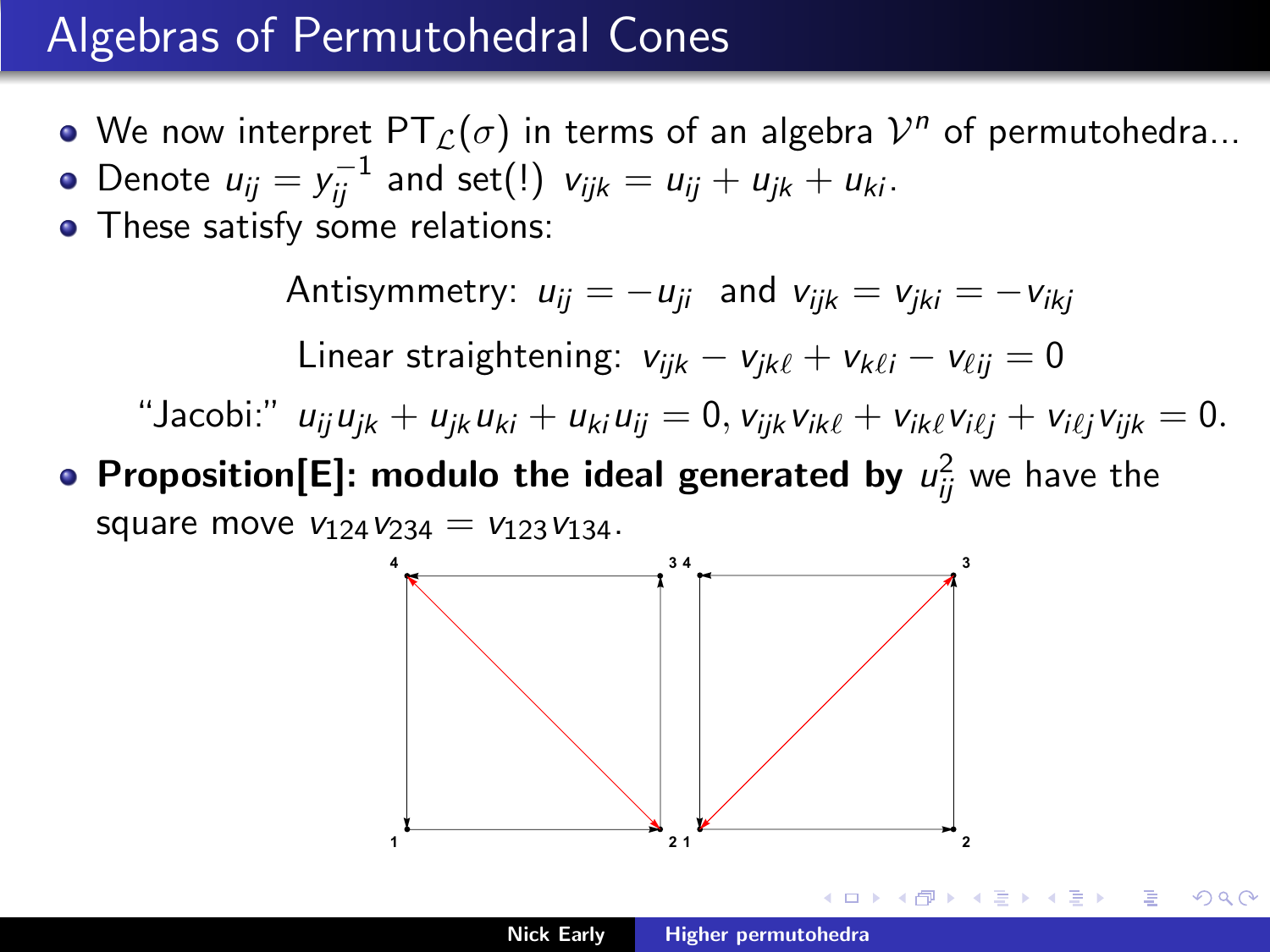## **Triangulations**

**Theorem**[E]. To each triangulation  $\mathcal{I} = \{(i_1, j_2, k_1), \ldots, (i_{n-2}, j_{n-2}, k_{n-2})\},\$  $(i_a < i_a < k_a)$  of an *n*-gon with cyclically ordered vertices  $(1, \ldots, n)$ , define

$$
((\mathcal{I})):=v_{i_1j_1k_1}\cdots v_{i_{n-2}j_{n-2}k_{n-2}}.
$$

Then,  $(1)$  modulo the ideal generated by the  $u_{ij}^2$ 's,  $((\mathcal{I}))$  is independent of the triangulation, and in fact  $((\mathcal{I})) = PT_{\mathcal{L}}(1, 2, ..., n)$ . (2) There is a canonical basis for  $\mathcal{V}^n$  with graded dimension the Stirling numbers of the first kind.

#### Example:

$$
v_{123}v_{134}=(u_{12}+u_{23}+u_{31})(u_{13}+u_{34}+u_{41})
$$

 $=$   $u_{12}u_{23} + u_{12}u_{34} + u_{12}u_{41} + u_{23}u_{34} + u_{23}u_{41} + u_{34}u_{41}$ 

**Sketch of Proof of (1)**. Use  $\exp(u_{ii}) = 1 + u_{ii}$  and  $\exp(v_{iik}) = 1 + v_{iik}$ modulo  $u_{ij}^2$ 's. Then, edges cancel additively!

イロン イ団 メイミン イモンド (型)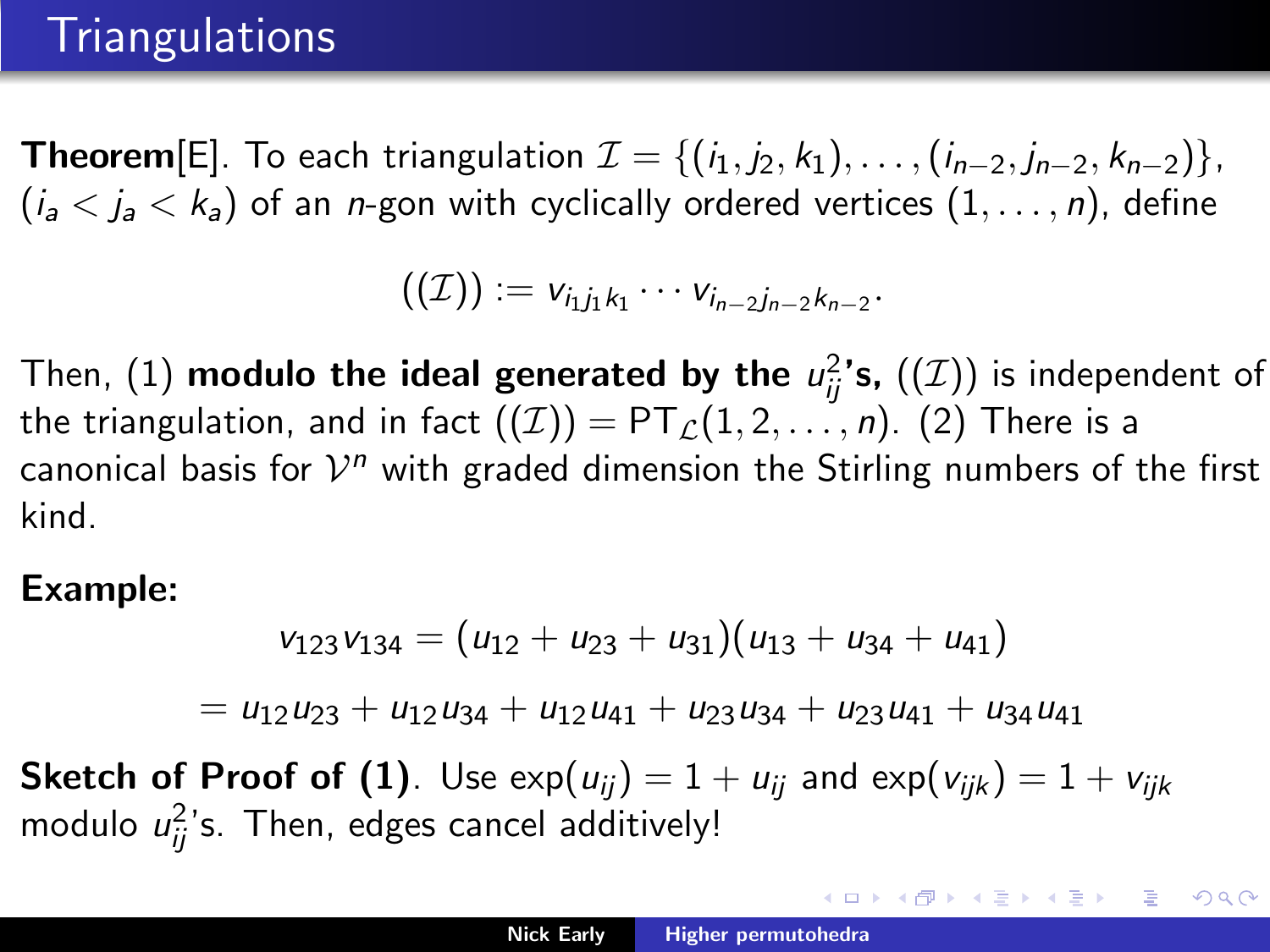# Thank you!



Polytope for the Parke-Taylor factor  $PT(1, 2, 3, 4)$  (green), cut through by the six sheets for  $PT$ <sub> $C$ </sub> $(1, 2, 3, 4)$  (white).